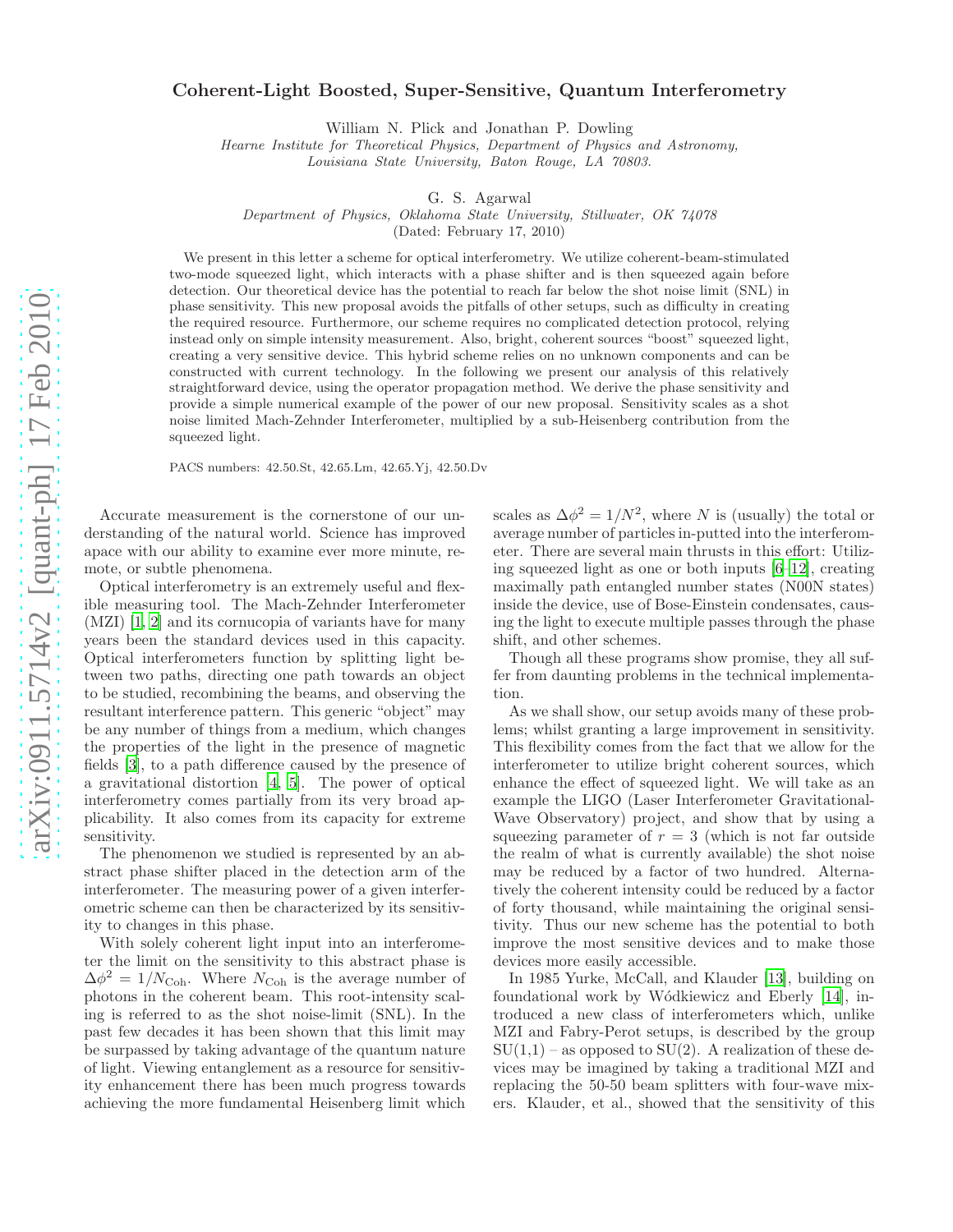

<span id="page-1-0"></span>FIG. 1. A strong laser beam pumps the first OPA. The beam (which is assumed to be undepleted) undergoes a  $\pi$  phase shift and then pumps the second OPA. The input modes of the first OPA are fed with coherent light. After the first OPA one of the outputs interacts with the phase to be probed. Both outputs are then brought back together as the inputs for the second OPA. Measurement is done on the second OPA's outputs.

device exhibits sub-Heisenberg scaling. Recently Kolkiran and Agarwal studied-coherent-beam stimulated parametric downconversion as an input into a MZI [\[15\]](#page-3-9). Their work demonstrated the ability to acquire resolution enhancement at high signal values with good visibility.

In this work we modify the Klauder, et al., setup by replacing the vacuum inputs in the initial four-wave mixer with coherent states. In our treatment the four-wave mixers are expressed as optical parametric amplifiers. The – potentially very bright – coherent light in the interferometer "boosts" the squeezed light from the optical parametric amplifiers (OPAs) into the high intensity regime, while maintaining sub-SNL scaling. For some references on injecting photons from an OPA into an external non-vacuum mode see for example Refs. [\[16](#page-3-10)[–18\]](#page-3-11).

Take a setup as depicted in Fig. [1.](#page-1-0) An OPA is pumped by a coherent source. Assuming the pump beam is undepleted after the first OPA, it then undergoes a  $\pi$ -phase shift and pumps a second OPA. The first OPA is seeded with a coherent beam in each of its input modes. The phase shift to be probed is placed in the upper arm of the device and interacts with one of the output modes of

the first OPA. Both output modes are then brought back together into the input modes of the second OPA. The output of the second OPA is then read out by a detector in each of the output modes. If the input ports  $|\alpha\rangle$  and  $|\beta\rangle$  are replaced by vacuum then the scheme reduces to that of Klauder et al.

This device can be modelled with the transformation between input modes and output modes given by  $\vec{V}_f =$  $\hat{M}_3 \hat{M}_2 \hat{M}_1 \cdot \vec{V}_o$ , where

$$
\vec{V}_f \equiv \begin{bmatrix} \hat{a}_f \\ \hat{a}_f^{\dagger} \\ \hat{b}_f^{\dagger} \\ \hat{b}_f^{\dagger} \end{bmatrix}, \quad \vec{V}_o \equiv \begin{bmatrix} \hat{a}_o \\ \hat{a}_o^{\dagger} \\ \hat{b}_o \\ \hat{b}_o^{\dagger} \end{bmatrix}, \quad \hat{M}_1 \equiv \begin{bmatrix} \mu & 0 & 0 & \nu \\ 0 & \mu & \nu & 0 \\ 0 & \nu & \mu & 0 \\ \nu & 0 & 0 & \mu \end{bmatrix}
$$

$$
\hat{M}_2 \equiv \begin{bmatrix} e^{i\phi} & 0 & 0 & 0 \\ 0 & e^{-i\phi} & 0 & 0 \\ 0 & 0 & 1 & 0 \\ 0 & 0 & 0 & 1 \end{bmatrix}, \quad \hat{M}_3 \equiv \begin{bmatrix} \mu & 0 & 0 & -\nu \\ 0 & \mu & -\nu & 0 \\ 0 & -\nu & \mu & 0 \\ -\nu & 0 & 0 & \mu \end{bmatrix},
$$

and  $\mu = \cosh r$ ,  $\nu = \sinh r$ , r is the gain of the the OPAs, and the phase of the initial pump has been set to zero. The matrix  $\hat{M}_1$  represents the first OPA,  $\hat{M}_2$  represents the phase shift, and  $\hat{M}_3$  represents the second OPA. Note that  $\hat{M}_3 \hat{M}_1 = \hat{I}$ . Thus in the case that  $\phi = 2\pi n$ ,  $n =$ 0, 1, 2... the input equals the output.

We wish to analyse the sensitivity of this setup to the phase  $\phi$ ; given a simple total intensity detection scheme represented by the operator  $\hat{N}_T = \hat{a}_f^{\dagger} \hat{a}_f + \hat{b}_f^{\dagger} \hat{b}_f$ . We use the standard formula for phase sensitivity  $\Delta\phi^2$  =  $(\langle \hat{N}_T^2 \rangle - \langle \hat{N}_T \rangle^2) / (\partial_{\phi} \langle \hat{N}_T \rangle)^2$ . In order to perform this calculation we require the first and second moment of  $\hat{N}_T$ . The *NCAlgebra* package [\[19\]](#page-3-12) for Mathematica<sup>TM</sup> was utilized to create a program specially designed to do this. The result in our case is a series of rather large and un-illuminating equations, which are not reported here. However they may be used to calculate the phase sensitivity, given in by,

<span id="page-1-1"></span>
$$
\Delta\phi^2 = \frac{\mu^2 \nu^2 \left\{ B \left[ 1 + 4 \cos(\phi) + 3 \cos(2\phi) + 8 \cosh(8r) \sin^4\left(\frac{\phi}{2}\right) + 8 \cosh(4r) \sin^2(\phi) \right] + \Psi - 8 \right\}}{256 \left\{ \left[ \alpha \beta \right] \left[ \mu^2 \sin(2\theta + \phi) - \nu^2 \sin(2\theta - \phi) \right] + \left[ 1 + |\alpha|^2 + |\beta|^2 \right] \mu \nu \sin(\phi) \right\}^2},\tag{1}
$$

where  $\Psi = 32|\alpha\beta|^2 \left\{ \sin(2\theta) \sinh(2r) \left[ 2 \cosh^2(2r) \sin(\phi) \right] \right\}$  $-\sin(2\phi)\sinh^2(2r)$  +  $2\cos(2\theta)\sin^2(\frac{\phi}{2})\sinh(4r)$  $\times \left[ \cosh^2(2r) - \cos(\phi) \sinh^2(2r) \right]$ , and  $\theta$  is the phase of the input coherent states (which are taken to be equal), and  $B = 1 + 2|\alpha|^2 + 2|\beta|^2$ . We can check this formula by taking limits and comparing to known expressions. In the limit of  $\alpha = \beta = \phi \rightarrow 0$  we obtain  $\Delta \dot{\phi}^2$  = 1/sinh<sup>2</sup>(2r), which matches the result from Klauder, et al. A simplification of Eq. [\(1\)](#page-1-1) occurs when

 $\phi = 0$  and  $\theta = \pi/4$ 

<span id="page-1-2"></span>
$$
\Delta \phi^2 = \frac{1}{N_{\text{OPA}}(N_{\text{OPA}} + 2)} \frac{1}{N_{\text{Coh}}},\tag{2}
$$

where the intensity  $N_{\text{Coh}}$  is the amount of coherent light at the input  $(|\alpha|^2 + |\beta|^2)$ , and the intensity  $N_{\text{OPA}} =$  $2\sinh^2(r)$  is the amount of light the OPA would emit with vacuum inputs. We have taken  $|\alpha| = |\beta|$  for the sake of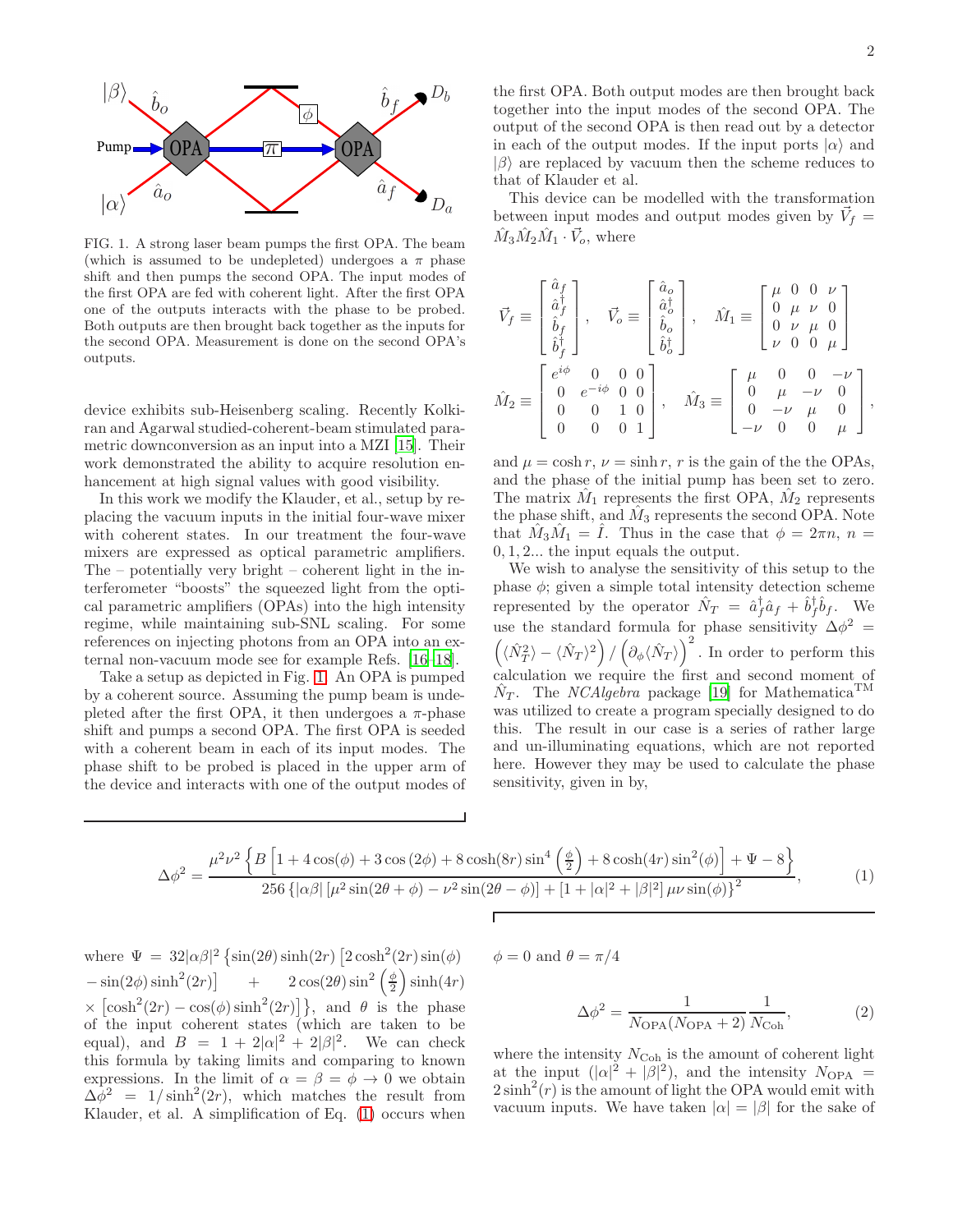

<span id="page-2-0"></span>FIG. 2. A plot of the phase sensitivity as a function of the probe phase ( $\phi$ ) and the input phase ( $\theta$ ), with  $r = 0.5$  and the flux of the coherent input equal to what the squeezed flux would be with vacuum inputs.

6 5  $\Delta\phi$ ß  $\mathbf{0}$  $\,$  1  $\,$  $\mathfrak{2}% =\mathfrak{2}\otimes\mathfrak{2}^{\ast}\mathfrak{2}^{\ast}$ 3  $\overline{4}$ 5 6 φ

<span id="page-2-1"></span>FIG. 3. Slices across Fig. [2](#page-2-0) at input phase  $\theta = \pi/4$ . Phase sensitivity as a function of the probe phase, with the flux of the coherent input equal to what the squeezed flux would be with vacuum inputs. The gain  $(r)$  is set to 0.5 (dashed), 1 (dotted), and 1.5 (solid).

simplicity. This setup multiplies the sub-Heisenberg sensitivity of the Klauder setup with the standard-quantumlimited sensitivity of a coherent light input MZI. The advantage provided by the coherent-light boosting is evident, allowing sub-SNL scaling at intensities far beyond what entangled sources alone can provide.

It should be noted that the result in Eq. [\(2\)](#page-1-2), though simple, is not optimal for our scheme. The full expression Eq. [\(1\)](#page-1-1) shows that there is a complicated relationship between pump phase, probe phase, OPA gains, input coherent states, and the phase sensitivity. The choice of  $\phi = 0, \theta = \pi/4$  was made only because it caused significant simplification. If the amplitude of the input states and the gain of the OPAs are known, then the bias and input phases may be chosen such that the phase sensitivity is maximized. If this is done some additional minor improvement can be obtained. The effect is most pronounced at low photon numbers. Take as an example Fig. [2;](#page-2-0) it is a plot of the phase sensitivity as a function of the probe phase  $(\phi)$  and the input phase  $(\theta)$ , with  $r = 0.5$  and the flux of the coherent input equal to what the squeezed flux would be with vacuum inputs. For each value of  $\theta$  there are values of  $\phi$  for which the smallest detectable phase shift is minimized. These effects become less pronounced as either the gain or the coherent flux are increased. For clarity, slices at constant input phase  $(\theta)$  for various photon fluxes are provided in Fig. [3.](#page-2-1)

Let us take a simple numerical example. Gravitational wave detectors are essentially the largest and most sensitive interferometers to date. There are many of these interferometers around the world, the largest of which are in the LIGO project. Their interferometer arms have a circulating photon flux on the order of  $10^{23}$  photons/sec (20kW of circulating power at a wavelength of 1064nm [\[20\]](#page-3-13)). If we we take our theoretical setup with a gain of  $r = 3$  we can use Eq. [\(2\)](#page-1-2) to calculate the coherent intensity necessary to achieve the same phase sensitivity

(making the vast simplification that LIGO is a simple shot-noise-limited MZI) and arrive at  $\sim 2.5 \times 10^{18}$  photons/sec, forty thousand times less than LIGO. Vacuum inputs (squeezed light alone, as in the Klauder setup) would require a gain of  $r \approx 13.6$ . Conversely if the coherent intensity were kept the same and the squeezed light added then the phase sensitivity would be improved by a factor of two hundred. Admittedly this is a large squeezing factor. However we would like to point out that a gain of  $r = 2.25$  has been reported recently, in [\[21](#page-3-14)] (a gain of 4.5 in the language of that paper). So it seems likely that a gain of three will be available in the near future.

One could ask two pointed questions about our new scheme: (1) What advantage does this offer over techniques which are already planned for use in the next LIGO iteration and other next-generation, supersensitive schemes; namely single-mode squeezed light incident into the dark input of an MZI? (2) In order to create bright entangled sources – such as the OPAs in our setup – one must employ a strong coherent pump beam. Is it really practically advantageous to employ this quantum light in an interferometer, rather than simply adding this strong pump laser into the device classically. In other words, taking into account the fact that very bright lasers are quite readily available, do squeezed light setups (ours in particular) really "win out" over the brute force technique of cranking up the coherent intensity as high as it will go?

The two questions are linked. To answer the second first: Super-sensitive interferometers suffer from both shot noise  $(N<sub>S</sub>)$  and radiation-pressure noise  $(N<sub>RP</sub>)$ . At lower intensities  $N<sub>S</sub>$  dominates, however in the regime that LIGO now operates in,  $N_{RP}$  has become as important, meaning that a kind of saddle point has been reached where either increasing or decreasing the intensity will lead to increased quantum noise (via  $N_{RP}$  or